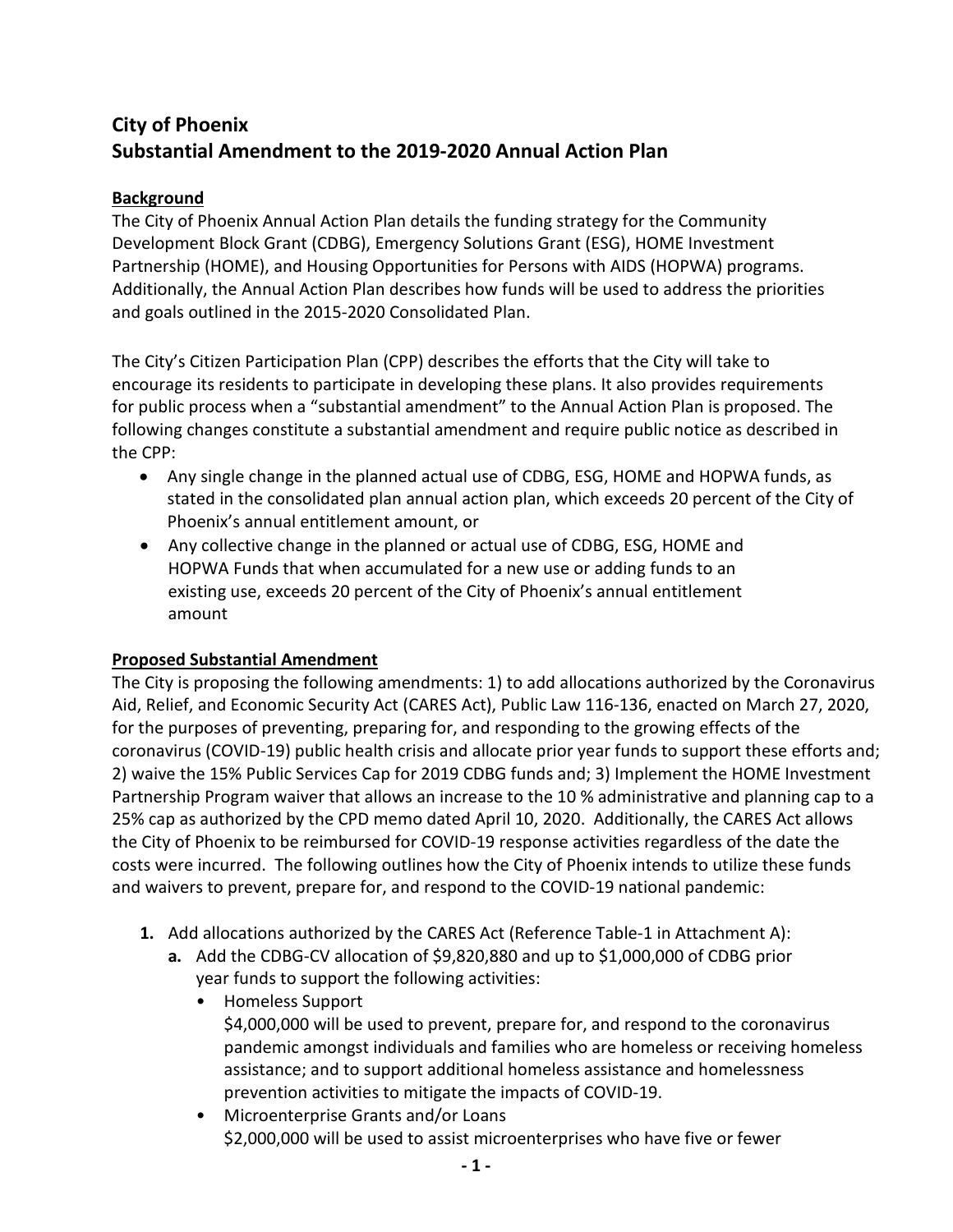employees, that have been impacted by the COVID-19 public health crisis, by providing funding for lost revenue, the provision of goods or services, or to support changing/updating business models in light of COVID-19.

- Non-Profit Public Service Grants and/or Loans \$2,000,000 will be used to assist local non-profit organizations with funding to provide goods or services related to COVID-19 or provide existing community needs with a different business model as a result of the COVID-19 public health crisis.
- Shelter in Place

\$1,000,000 of CDBG-CV funds and up to \$1,000,000 of CDBG prior year funds, will be used to provide Owner Occupied Rehabilitation services to support lowto moderate- income residents shelter in place in support of the COVID-19 social distancing requirements. Additionally, these funds may also be considered for the acquisition of a property to support shelter in place needs as a more longterm response to the COVID-19 public health crisis.

- Administration, Planning, and Coordination \$820,880 will be used for the purposes of program administration, planning and coordination as it relates to the CDBG-CV allocation.
- **b.** Add the ESG-CV allocation of \$4,975,762. This allocation will support the following activities:
	- Homeless Support

\$4,975,762 will be used to prevent, prepare for, and respond to the coronavirus pandemic among individuals and families who are homeless or receiving homeless assistance; and to support additional homeless assistance and homelessness prevention activities to mitigate the impacts of COVID-19.

- **c.** Add the HOPWA-CV allocation of \$440,505. This allocation will support the following activities:
	- Tenant-Based Rental Assistance (TBRA) \$314,075 will be used to provide rental assistance to persons living with HIV/AIDS to address the needs of this population during the COVID-19 national pandemic.
	- Short-Term Rent, Mortgage, and Utility (STRMU) Assistance \$100,000 will be used to provide eviction and mortgage foreclosure prevention and utility disconnection prevention to persons living with HIV/AIDS to address the needs of this population during the COVID-19 national pandemic.
	- Administration \$26,430 will be used for the purposes of HOPWA-CV program administration
- **2.** Waive 15% Public Services Cap for 2019 CDBG funds (Reference Table-2 in Attachment A).
- **3.** Implement the HOME Investment Partnerships waiver that allows an increase to the 10 % administrative and planning cap to a 25% cap as authorized by the CPD memo dated April 10, 2020 (Reference Table-3 in Attachment A).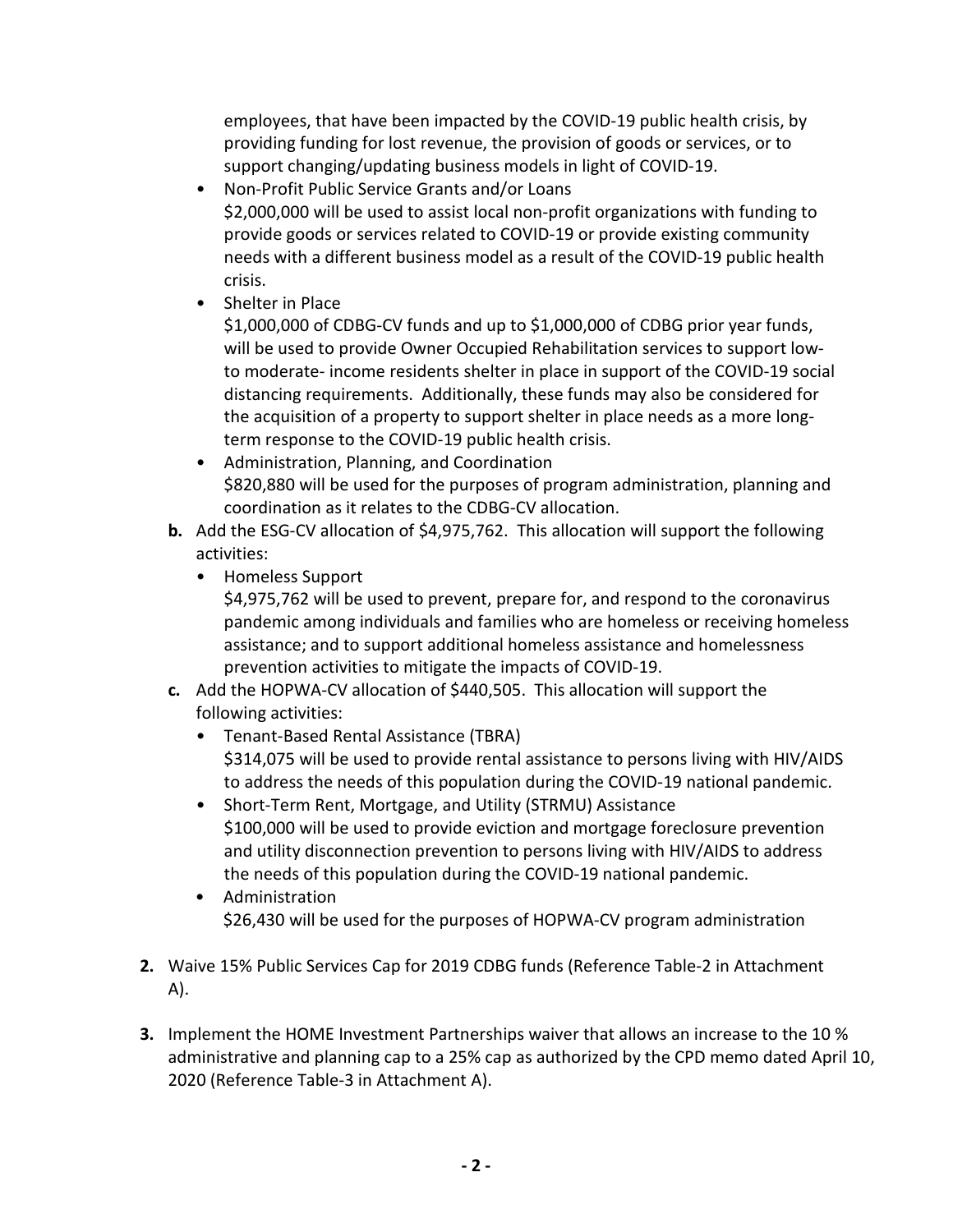#### **Analysis**

This proposal qualifies as a substantial amendment based on the following criteria:

Any collective change in the planned or actual use of CDBG and ESG Funds that when accumulated for a new use or adding funds to an existing use, exceeds 20 percent of the City of Phoenix's annual entitlement amount

The addition of the allocations authorized by the Coronavirus Aid, Relief, and Economic Security Act (CARES Act) exceed 20% of the City's 2019 CDBG and ESG entitlement amounts. The HOME and HOPWA funding revisions included in this Substantial Amendment did not exceed the 20 percent threshold. However, HOME revisions were prompted by the COVID-19 CPD memo dated April 10, 2020 and HOPWA revisions were prompted by the HOPWA-CV CARES Act allocation.

#### **Public Process**

As part of the CARES Act, HUD approved an abbreviated process to allow flexibility to institute more streamlined requirements to address immediate needs relative to the coronavirus. The HUD abbreviated process includes the following:

- The reduction of the 30-day public comment period and the implementation of a public comment period of no less than 5 days in an effort to expedite the consolidated plan substantial amendment process and allow the City to respond as quickly as possible to the immediate needs in the community.
- The elimination of the in-person public hearings and the implementation of virtual public hearings when 1) national and or local health authorities recommend social distancing and limiting public gatherings for public health reasons; and 2) virtual hearings provide reasonable notification and access for citizens in accordance with Phoenix' certifications, timely responses from local officials to all citizen questions and issues, and public access to all questions and responses.

The City of Phoenix published a 5-day comment period and public hearing notice in the Arizona Republic as part of the CPP requirements. Additionally, a virtual public hearing will be held to provide an opportunity for public comment:

• May 6, 2020 – Phoenix City Council Formal Meeting, 2:30pm, streamed live at phoenix.gov or Phoenix Channel 11, or call and listen to the meeting by following the instruction listed at: <https://www.phoenix.gov/cityclerk/publicmeetings/city-council-meetings>

Comments may also be provided to Jessica Gonzalez, Grants Administrator, by email or phone at [jessica.gonzalez@phoenix.gov,](mailto:jessica.gonzalez@phoenix.gov) or 602-262-4834.